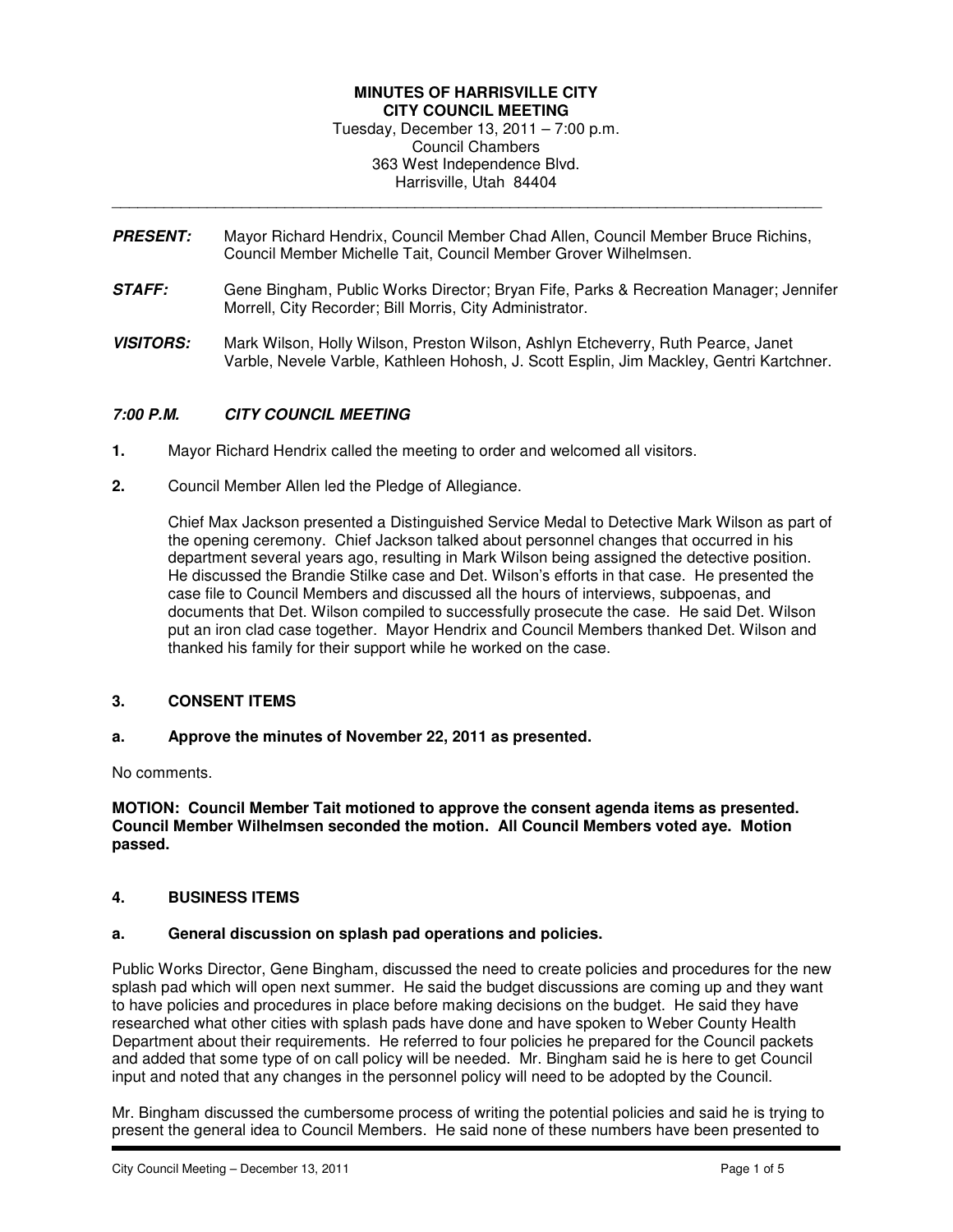the Finance Department and are only meant to open up the discussion and get the Council thinking about it. He mentioned that the restrooms will need to be cleaned every day and said it will be like having Heritage Days all summer long.

Mr. Bingham said one of the side notes is that the restrooms located near the splash pad need to be shut down at the same time the splash pad is shut down. He said they tried to figure out how to save money by altering the work schedule of the person on call. Mr. Bingham said they want some direction of what way to go so they can adopt these policies and procedures.

Council Member Richins referred to the policy options and asked what Riverdale City does. Mr. Bingham said their full-time staff runs the splash pad during working hours and they hire someone to pick up the garbage after work hours. He pointed out that the City has never had a formal on call policy. He said Riverdale has an on call policy because they provide their own water and added that he has always been the on call person over the years, which has saved the City money.

Council Member Richins asked why someone needs to be on call. Mr. Bingham said it is a requirement from the Health Department to have someone CPO certified on call during the hours of operation. Bryan Fife, Parks & Recreation Manager, said if a new person was hired they would only need someone on call for a few hours during the week and on Saturday. Council Member Tait asked who would be CPO certified. Mr. Bingham said there will be three people from the Parks Department who will be CPO certified. He said if they do not hire a new person then the three people who are certified would rotate being on call.

Council Member Allen said he met with Mr. Bingham for several hours on this and wanted to clarify that they would not need someone on call if another person was hired and could be working during the time the splash pad was in operation. Mr. Bingham agreed and said the on call policy would not be necessary if the City hires another person.

Council Member Tait questioned if the new hire would only be for the summer. Mr. Bingham said a new hire would be absorbed into the Public Works Department and would be a permanent employee. He discussed why they could use another employee in his department outside of the splash pad season. Mr. Bingham said they would eliminate one of their part-time summer helpers if they hire another full-time person. He feels this might be the best way to meet the needs of his department and cover the requirements for the splash pad. He said they are happy to do whatever the City Council suggests.

Mr. Bingham discussed his figures and how they can save money in other areas by hiring a new employee. He said no matter what is done they will have extra work. He stressed that these decisions cannot wait until the last minute because of the timing in preparing the budget, which he begins preparing right after New Year's.

Council Member Richins asked Mr. Bingham which option he suggests. Mr. Bingham said he would suggest the second option, hiring a new full-time employee. He suggested this would make things simpler and indicated that if a full-time employee was hired they would clean all of the park restrooms and the public works facility.

Mayor Hendrix explained that he asked Mr. Bingham to present this to the Council so they could begin thinking about it and suggested further discussion in January at the retreat. Mayor Hendrix talked about not only the cost of an employee's wage but also the cost of benefits for that person.

Mr. Fife said in addition to the splash pad he would have the new employee working on the sprinklers, dead grass, etc… He feels they were just able to stay on top of the work with the manning they had this year and he is concerned about the extra work of the splash pad and how they will handle that in addition to their park duties.

Council Member Richins recommended that Mr. Bingham boil down the four options into pros and cons so they can better understand them. Mr. Bingham said that is something he would do. Mayor Hendrix suggested that he work with Treasurer Lynn Fortie and Pamela Crosbie to get some accurate numbers as well.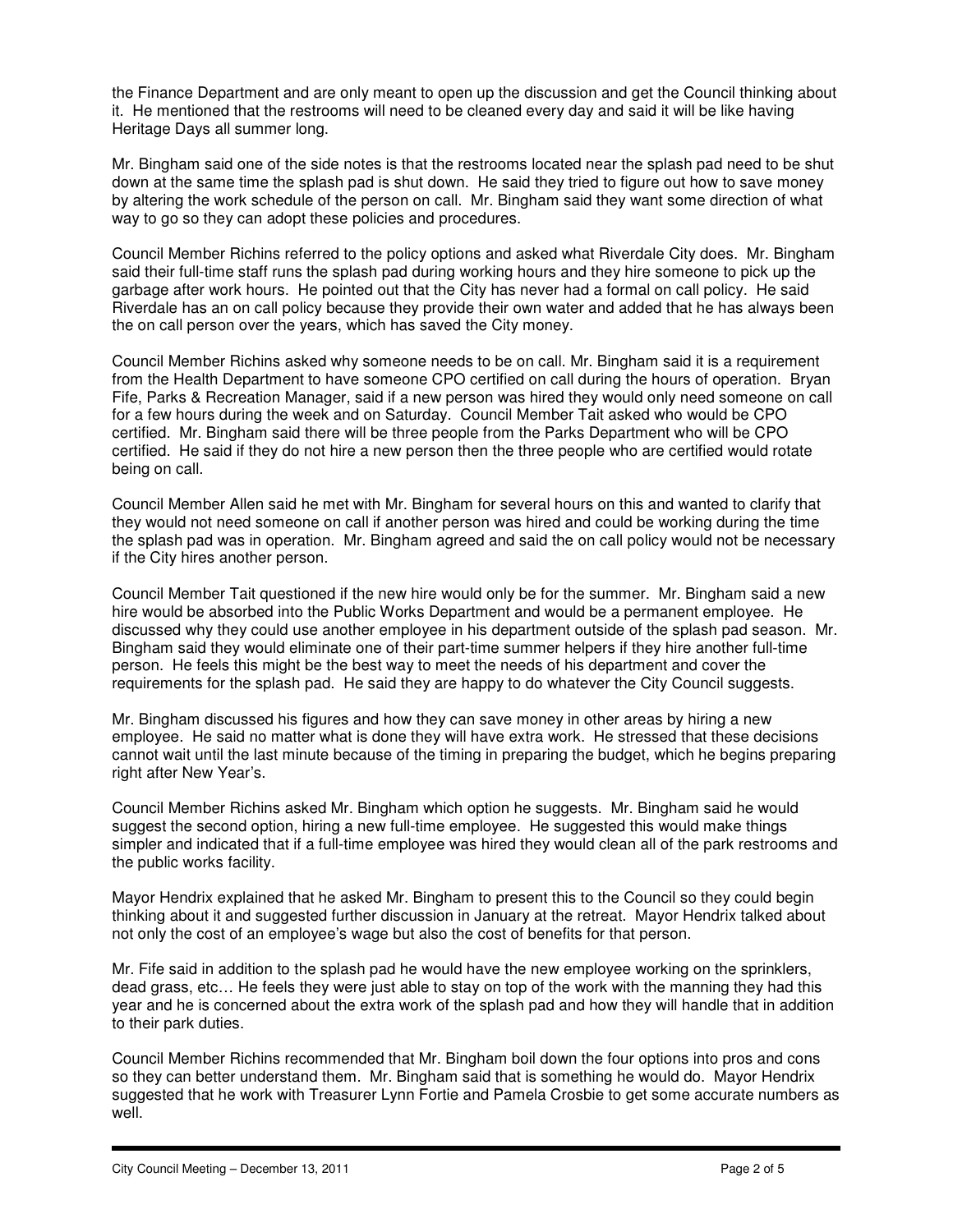#### **b. Discussion and/or possible action to approve Resolution 2011-13, Personnel Policy Manual Amendments.**

City Administrator, Bill Morris, explained that these changes came about partly from a recommendation by Dave Church at the Utah League of Cities and Towns Convention as well as a need to bring the City in line with the Fair Labor Standards Act. Several other changes came as a result of personnel issues that surfaced this year.

Mr. Morris pointed out that the applicability of the policy manual has changed to include unclassified employees such as Planning Commission members and City Council members. He talked about the change from an 80 hour work period to a 40 hour work week and explained the paragraph granting an extension of "use or lose" vacation time when an employee has been unable to use it because of their work schedule. He used Gene Bingham as an example, saying the splash pad project took precedence and he was unable to use his vacation time.

Mr. Morris said this will allow the Mayor or City Administrator to issue a waiver extending the "use or lose" period. Council Member Allen asked if a time limit would be given with the extension. Mr. Morris said it would be determined on a case by case basis. Council Member Richins felt that it should have a limit, such as no more than six months. Mr. Morris said they would put a specific time period on a payroll action form.

Mr. Morris also talked about unclassified employees such as Planning Commission and Council Members being classified as part-time as requested by the Utah Retirement System. This would make them noneligible for retirement benefits.

### **MOTION: Council Member Allen motioned to approve Resolution No. 2011-13, Personnel Policy Manual Amendments. Council Member Richins seconded the motion.**

**A roll call vote was taken.** 

| <b>Council Member Allen</b>      | Yes |
|----------------------------------|-----|
| <b>Council Member Richins</b>    | Yes |
| <b>Council Member Tait</b>       | Yes |
| <b>Council Member Wilhelmsen</b> | Yes |

**The motion passed 4-0.** 

## **c. Discussion and/or possible action to approve the 2012-2013 Capital Investment Plan.**

Mr. Morris explained the Community Development Block Grant (CDBG) program where Housing and Urban Development (HUD) offers money to small communities. He said that all the small cities in Weber, Morgan, Davis, and Tooele counties compete for \$1 million each year. He said a Capital Investments Plan is required in order to be eligible for the grant and is essentially a wish list that we include with the Wasatch Front Regional Council's consolidated plan.

Mr. Morris said the City does not qualify for this cycle of funding but will be eligible for the 2012-2013 cycle and added that the grant request will need to be a project benefiting low to moderate income families. He reviewed the plan noting the things that have been done over the last year and the projects that need to be done in the coming year. Council Member Allen asked what the 1100 North storm water facility entailed. Gene Bingham explained the need for a storm drain system in that area to eliminate multiple water ways. Mr. Morris then reviewed the five to ten year projects and asked if there was anything else they would like to add to the list.

Council Member Allen asked for further information on the 1100 North storm water facilities. Mr. Bingham said they will put in a storm drain system on the south end of 1100 North because the waterways have become a high maintenance problem. Mr. Morris said park projects will not be done unless we get some type of funding.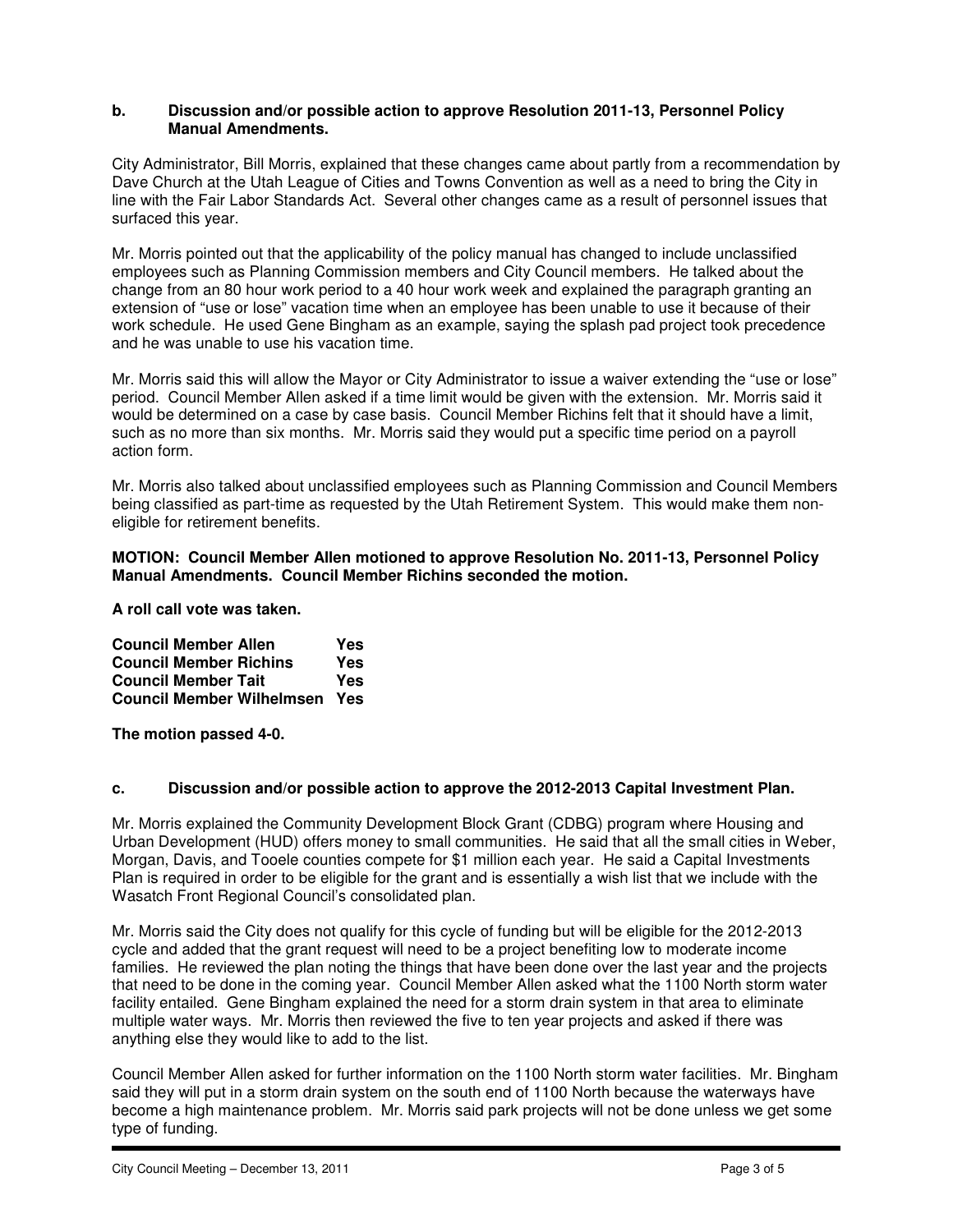Mr. Morris reviewed the future plans and asked Council Members if there was anything else they would like to add. (There were no suggestions.) He explained that the 5 and 10 year projects are a wish list that can be modified and changed but emphasized that the City cannot get a grant unless there is a plan. Council Members discussed when the last capital improvements plan was done. Mr. Bingham said the Storm Water Capital Facilities Plan was adopted last March but most of the projects are development generated. Mayor Hendrix reminded Council Members how impact fees are collected and spent.

### **MOTION: Council Member Tait motioned to approve the 2012-2013 Capital Investments Plan. Council Member Allen seconded the motion. All Council Members voted aye. Motion passed.**

### **d. Discussion and/or possible action to approve Resolution 2011-15, Fair Campaign Practices.**

Bill Morris noted that this Resolution came as a request from Council Member Allen. He said this takes the state code, the voluntary pledge for fair campaign practices, and adds two additional pledges: A) candidates pledge to follow the federal postal standards in distribution of campaign material and, B) candidates promise not to contact nor encourage another person to contact the employer of another candidate regarding what may be perceived as campaign irregularities.

Council Member Allen asked if additional pledges can be added to this if the need arises. Mr. Morris said that is correct. Council Member Richins asked for clarification on the use of the word "I". Jennifer Morrell, City Recorder, explained that these items would be added to the fair campaign pledge signed individually by each candidate. She said in that context, the use of the word "I" makes sense.

### **MOTION: Council Member Allen motioned to approve Resolution No. 2011-15, Fair Campaign Practices. Council Member Wilhelmsen seconded the motion.**

**A roll call vote was taken.** 

| <b>Council Member Allen</b>      | Yes |
|----------------------------------|-----|
| <b>Council Member Richins</b>    | Yes |
| <b>Council Member Tait</b>       | Yes |
| <b>Council Member Wilhelmsen</b> | Yes |

**The motion passed 4-0.** 

## **5. PUBLIC COMMENTS**

Nevele Varble, 930 N. Harrisville Road, presented his idea for an Eagle Scout project. He would like to make a sign that shows the locations of all the old homes that were on North Harrisville Road before the 1900's. Mr. Varble requested the City remove a tree that is growing in the way. Mayor Hendrix said he would have someone remove it. Mr. Varble showed Council Members what the sign would look like and where it would be located. Council Member Allen asked for clarification on the location. Council Member Tait said it was right in front of her house. All Council Members thought it would be a good idea.

Council Member Wilhelmsen asked what materials they need. Mr. Varble said they have purchased the materials but asked if he could put the Harrisville City logo on the back as there is nothing on the back of the map. Mayor Hendrix asked if the map would show the addresses of the homes. Mr. Varble said it would have brass plaques to show the location of the homes and added that his father started this project over 17 years ago and now he wants to finish it.

Mr. Varble showed Council Members the list of names/homes that would be on the map. Council Member Tait asked how big the sign would be. Mr. Varble said it would be 4' x 4'. He discussed who was helping him with the project. Mayor Hendrix expressed his appreciation for this project. Council Member Allen clarified exactly what was required from the City. Mr. Varble said he needs permission to use the logo and to have the tree removed.